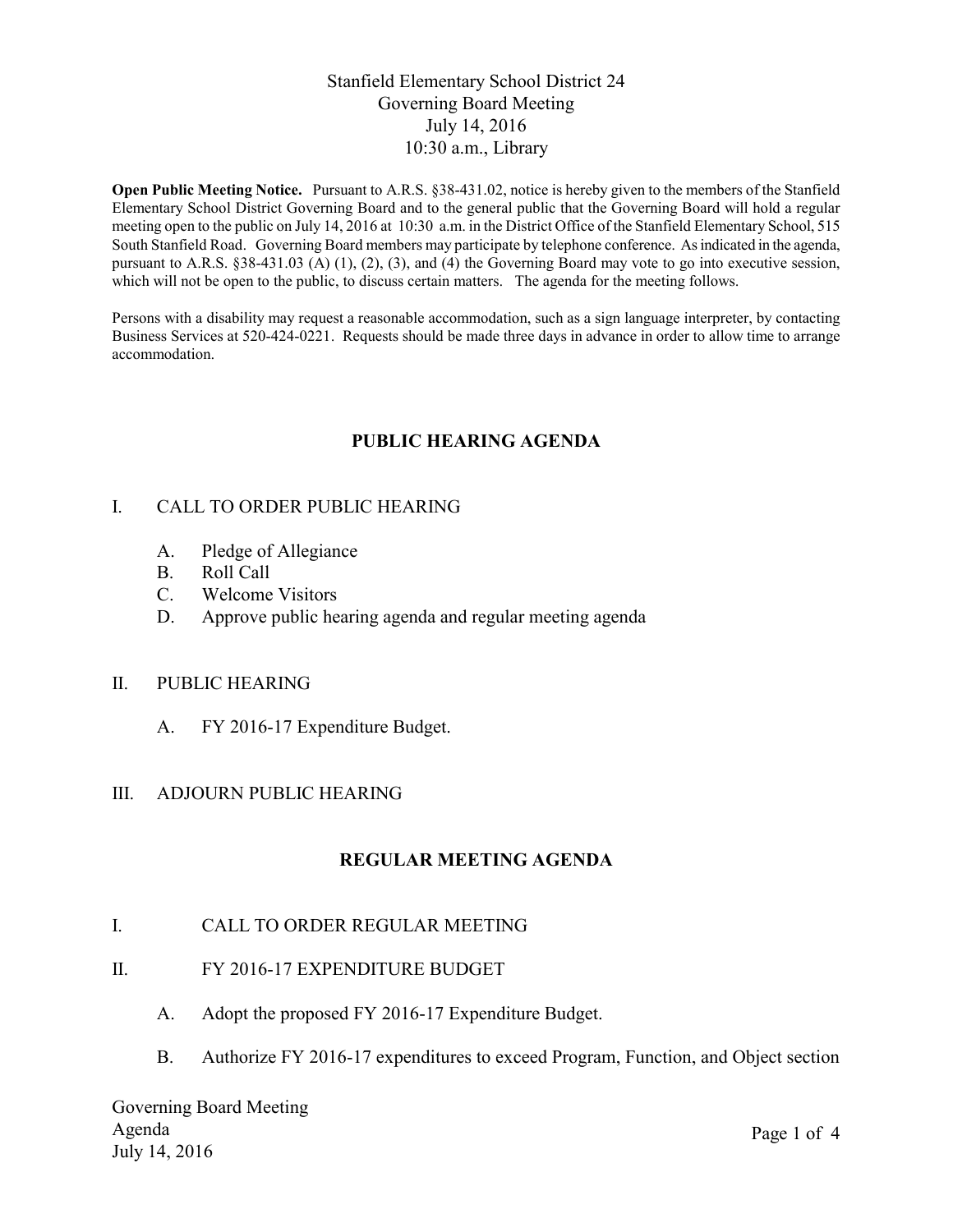budgets.

# III. CALL TO THE PUBLIC

Guidance for Public Participation in Board Meetings is provided in Policy BEDH. The President may recognize individuals wishing to address the Board under Call to the Public or under the item on the Agenda they wish to address. Each individual will be allowed five minutes unless additional time was requested and granted in advance by the Superintendent or President. ARS 38-432.02(H) provides that Board members shall not respond to comments unless the item is on the agenda.

The Board shall not hear personal complaints against school personnel or a person connected with the district. A procedure is provided by the Board for disposition of legitimate complaints in Policies KL, KB and KLD.

# LLAMADA AL PÚBLICO

La póliza BEDH, provee una guía publica para participar en juntas de la Mesa Directiva. El presidente de la Mesa Directiva puede reconocer a los individuos que desean dirigirse a la mesa bajo llamada al público o bajo el artículo en la agenda que desean tratar. A cada individuo se le otorgaran cinco minutos de tiempo, a menos que el Presidente o Superintendente le hayan concedido tiempo adicional por adelantado. La Póliza ARS 38- 432.02 dice que ningún miembro de la mesa responderá a ningún tipo de comentarios de temas que no estén en la agenda.

La mesa no oirá quejas personales en contra de personal de la escuela o personas que tengan alguna conexión con el Distrito. Para este tipo de quejas la mesa provee otro tipo de procedimientos para la disposición de quejas legítimas las cuales se encuentran en las siguientes Pólizas KL, KB, y KLD.

## IV. APPROVAL OF MINUTES

Approve the June 23, 2016 regular governing board meeting minutes.

## V. REPORTS

- A. Superintendent's Report
	- 1. Status of Override for November, 2016
	- 2. National Foundation for Governor's Fitness Council Fitness Center Award (Page A)
- B. June Public Funds Expenditure Reports. (Pages 1-4)
- C. June Student Activities Report. (Page 5)

Governing Board Meeting Agenda July 14, 2016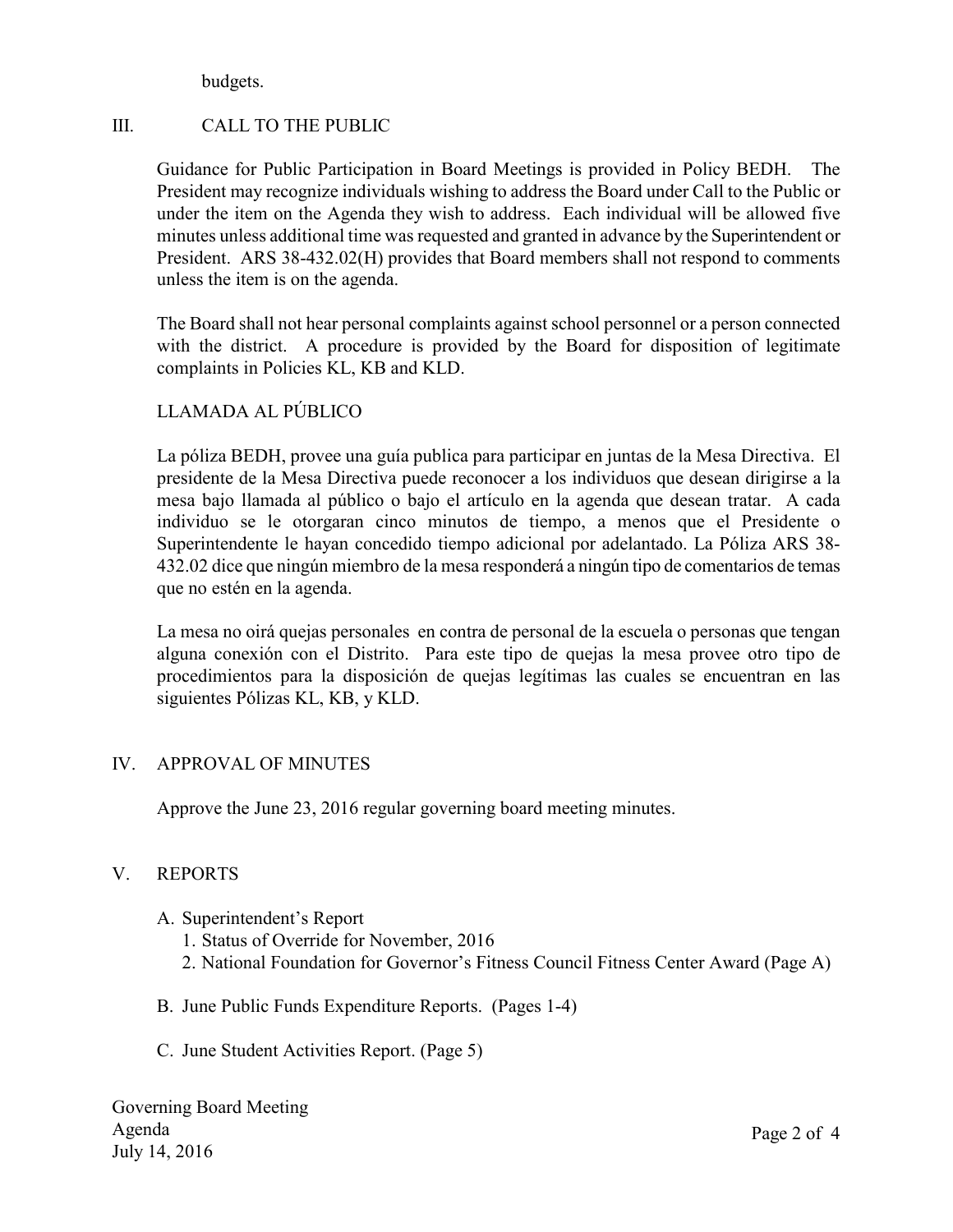- D. Principal's Report (Page 6)
- E. Operations Support Services Reports (Pages 7-9)
	- 1. Transportation
	- 2. Maintenance
	- 3. Technology

### VI. NEW BUSINESS ACTION ITEMS – PERSONNEL

All hiring is pending satisfactory completion of background investigation, records verification, and fingerprint report.

- A. Approve hire, Initial Teacher Appointment Contract, effective August 1, 2016: 1. Larry Scott
- B. Approve hire effective August 8, 2016, Notice of "At-Will" Appointment Initial, 189 day schedule:
	- 1. Mariella Medel, Clerk
	- 2. Maria Carbajal, FS II
- C. Approve hire for 2016-17 Substitute contract for Food Service and Custodian for Billy Jo Schramm
- D. Accept letter of resignation for Don Stinemetz, IT Technician, effective June 30, 2016 (Page 10)
- E. Approve extra duty for Elizabeth Valdez Luna for IT technology as needed for FY17
- F. Accept letter of resignation for Geronimo Gamez, Maintenance/Facilities Supervisor, effective August 3, 2016 (Page 11)
- VII. NEW BUSINESS ACTION ITEMS BUSINESS
	- A. Ratify approval of payroll vouchers
		- 1. PV33 \$ 56,208.23
		- 2. PV34 \$ 544.58
		- 3. PV1 \$3,396.81
	- B. Ratify approval of expense vouchers
		- 1. EV1647 \$ 25,848.33
		- 2. EV1648 \$ 7,340.70

Governing Board Meeting Agenda July 14, 2016